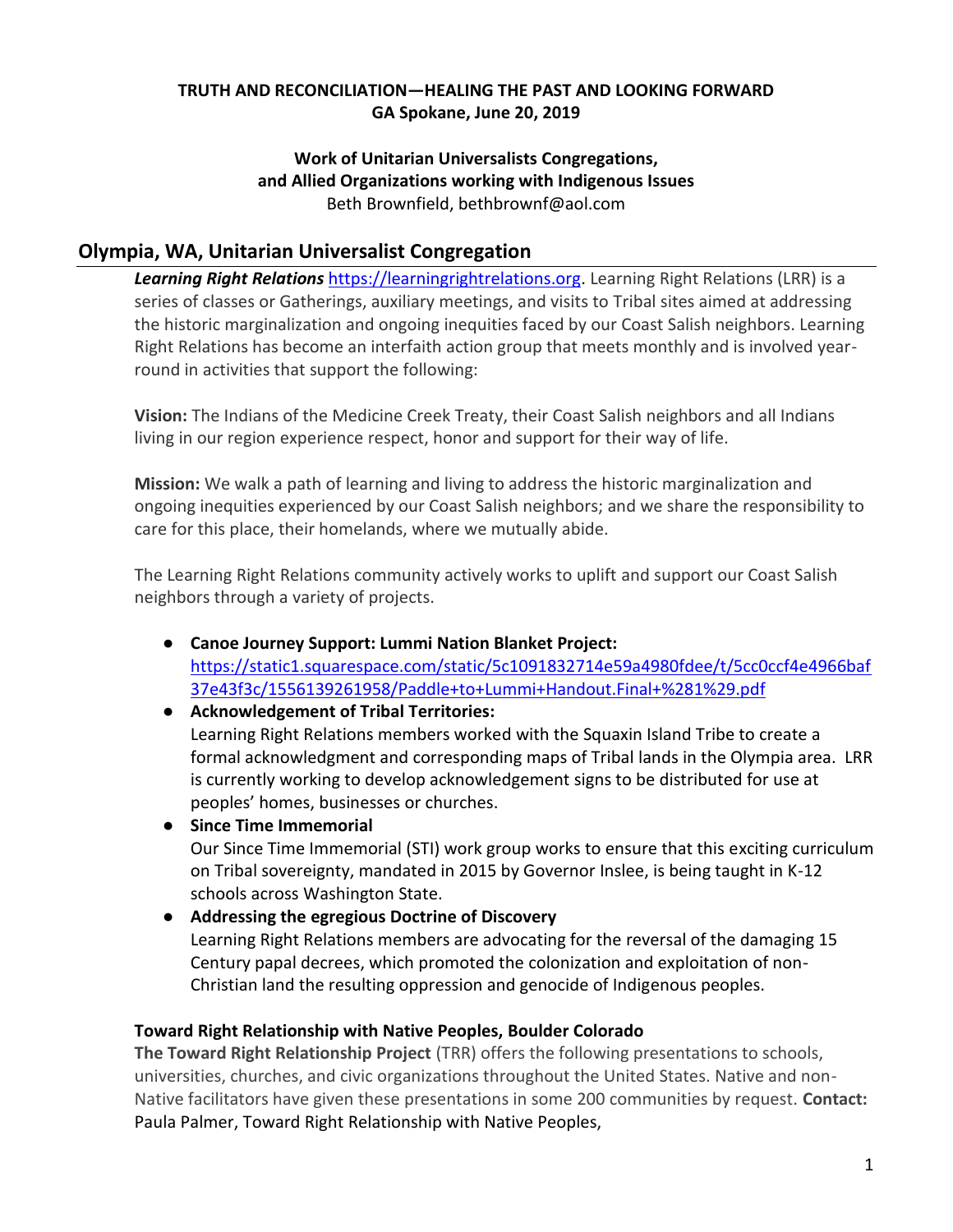**[www.boulderfriendsmeeting.org/ipc-right-relationship,](http://www.boulderfriendsmeeting.org/ipc-right-relationship)** Cell: 240-595-5993, email: [paulaRpalmer@gmail.com](mailto:paulaRpalmer@gmail.com)

**"Roots of Injustice, Seeds of Change"** [https://www.boulderfriendsmeeting.org/wp](https://www.boulderfriendsmeeting.org/wp-content/friends9x4Q/2018/08/Roots-of-Injustice-Seeds-of-Change-General-Flyer2.pdf)[content/friends9x4Q/2018/08/Roots-of-Injustice-Seeds-of-Change-General-Flyer2.pdf](https://www.boulderfriendsmeeting.org/wp-content/friends9x4Q/2018/08/Roots-of-Injustice-Seeds-of-Change-General-Flyer2.pdf) This 2-hour experiential workshop traces the historic and ongoing impacts of the Doctrine of Discovery, the 15th-century justification for European subjugation of non-Christian peoples. Our goals to raise our level of knowledge and concern about these impacts, recognize them in ourselves and our institutions, and explore how we can begin to take actions toward right relationship with Native peoples.

**"Rediscovering America: Understanding Colonization"** middle and high school students [https://www.boulderfriendsmeeting.org/wp-content/friends9x4Q/2018/08/Re-](https://www.boulderfriendsmeeting.org/wp-content/friends9x4Q/2018/08/Re-Discovering-America-flyer.pdf)[Discovering-America-flyer.pdf](https://www.boulderfriendsmeeting.org/wp-content/friends9x4Q/2018/08/Re-Discovering-America-flyer.pdf)

Through this 1-hour program, students symbolically experience the colonization of North America as the Native peoples and the European colonists experienced it. They hear the voices of Indigenous leaders and European popes, monarchs, presidents, generals, and Western historians as the story unfolds. The exercise is followed by a response period, when students share what they learned, how they feel, and what they think about the reality of Native peoples in our society today. Supplementary materials for teachers are provided.

## **Port Townsend, WA: Quimper Unitarian Universalist Fellowship**

Jo Blair, [Barbarablair@mac.com,](mailto:Barbarablair@mac.com) Chair of Native Connections Action Group, and Chinook Tribal member.

- **Native Connections Action Group:**
	- o **DEEPEN RESPECT** *to increase our appreciation for the rich traditions of Native cultures, including, environmental issues, spiritual and social philosophies and the wisdom they can bring into our own lives through participating in* educational events and cultural experiences when invited and appropriate.
	- o **STAND IN SOLIDARITY** *to develop connections with Native Peoples and to become aware of critical environmental issues affecting the very survival of Mother Earth and all her beings and to provide opportunities for activism to address these issues*
- **Chetzemoka Interpretive Trail** is a joint endeavor of Native Connections Action Group, Quimper Unitarian Fellowship and the Jamestown S'Klallam Tribe. Their Grand Opening is Saturday, June 29. Important historic and cultural sites selected by the Jamestown S'Kalllam Tribe, are connected by a trail to increase the visibility of S'Klallam history in qátay (Port Townsend) their traditional territory. This project took several years at a cost of over \$50,000. The trail includes 15 locations of tribal, geographic and historical significance throughout Port Townsend. The Jamestown S'Kallam tribe embraced this project and did all the cultural research, creative design work and writing the stories that appear on the signs and in the booklet

[http://www.ptrecyclery.org/resources/Documents/Grand%20Opening%20of%20Chetzemoka](http://www.ptrecyclery.org/resources/Documents/Grand%20Opening%20of%20Chetzemoka%20Trail.pdf) [%20Trail.pdf](http://www.ptrecyclery.org/resources/Documents/Grand%20Opening%20of%20Chetzemoka%20Trail.pdf)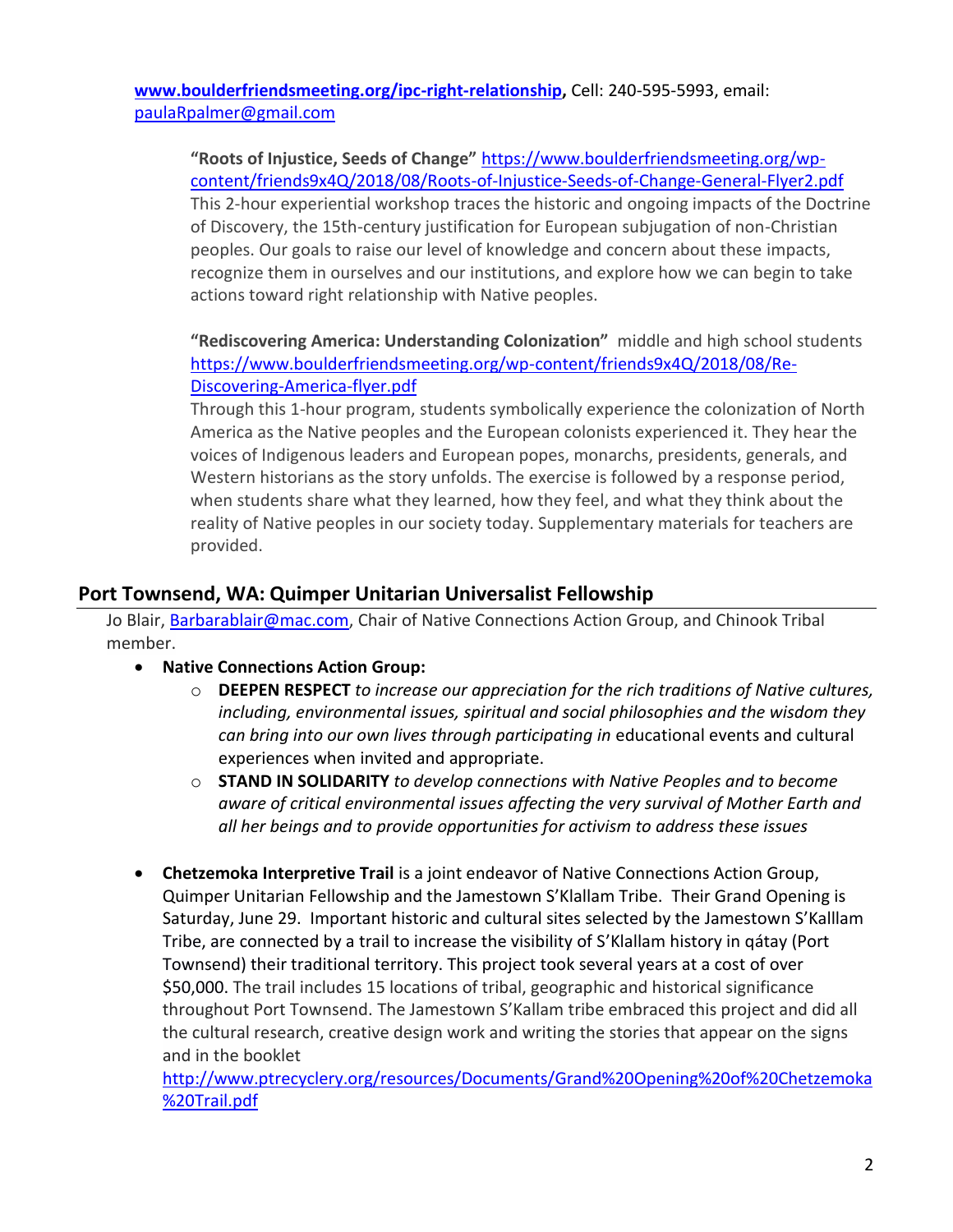The signs will educate local residents, tribal citizens and visitors as to the rich culture and long history of the S'Klallam people in Port Townsend and on the North Olympic Peninsula. The group has read books together to educate themselves on topics relevant to Native issues. They also invite speakers relevant to the topic. They have shown films, held fundraisers, attended art exhibits, and taken field trips. They promote outside events, attend commissioner's meetings when issues arise, and have stood with tribes in protest on issues that affect them**.** 

## **Unitarian Universalist Congregation of Bismarck-Mandan, South Dakota**

#### **Rev. Karen Van Fossan** [\(karenvanfossan@gmail.com\)](mailto:karenvanfossan@gmail.com)

As the banner at the entrance of our collective home proclaims, the Bismarck-Mandan Unitarian Universalist congregation has always been "**Standing with Standing Rock**." As a Lakota/Dakota nation, Standing Rock has peacefully and prayerfully proclaimed that water is life and, since September 30, 2014, has asserted that the Dakota Access Pipeline would threaten Lakota/Dakota ways of life — past, present, and future. We respect these declarations by Standing Rock, as well as Standing Rock's sovereignty in making them. It is our honor to have stood with Standing Rock, our neighbor and our friend.

**(Note**: Rev. Van Fossen is heading to Fargo, ND to begin a PhD program in pastoral counseling in the context of decolonization in Fargo.)

• **Solidarity with Water Protectors at Sanding Rock slide show.** 

[https://www.bismanuu.org/solidarity\\_with\\_water\\_protectors\\_at\\_standing\\_rock.](https://www.bismanuu.org/solidarity_with_water_protectors_at_standing_rock) The congregation is working to bringing support to five Native Americans in prison on felony charges related to Standing Rock.(Michael "Little Feather" Giron, Red Fawn Fallis, Michael "Rattler" Markus, Dion Ortiz, and James "Angry Bird" White) Find links to their situations and work to support these prisoners [https://www.bismanuu.org/social\\_action](https://www.bismanuu.org/social_action)

- **Water Protector Legal Collective** requesting a thematic hearing on "Suppression of Indigenous Resistance to Extractive Industries in North America: Bismarck-Mandan Unitarian Universalist Congregation, Request for hearing for support of Dakota Access Reistance.pdf. [https://waterprotectorlegal.org](https://waterprotectorlegal.org/)
- **Incarcerated Water Protectors Support** Having been welcomed as relatives by Indigenous Water Protectors in the NoDAPL movement at Standing Rock, Unitarian Universalists passed a significant [Action of Immediate Witness](http://uua874.acemlna.com/lt.php?s=4735a1f513832e68dd2fbee64f59a66f&i=1536A3232A33A60312) (AIW) at the 2018 General Assembly. The AIW pledges ongoing, tangible solidarity with Indigenous Water Protectors who have faced federal imprisonment, as well as their loved ones. In collaboration with the [NoDAPL Political Prisoners Support Committee](http://uua874.acemlna.com/lt.php?s=4735a1f513832e68dd2fbee64f59a66f&i=1536A3232A33A60313) UUs are co-creating an infrastructure of support that includes prayer, letter writing, event hosting, fundraising, home stays for visiting loved ones, and amplifying the voices of political prisoners and their families. UU Water Protector Solidarity Contact: [Rev. Karen Van Fossan](mailto:karenvanfossan@gmail.com)

## **Unitarian Universalist Church of Whidbey Island, WA**

#### **Gary Piazzon,** [piazzon@comcast.net](mailto:piazzon@comcast.net)

• Raised funds for: Lummi Youth Academy, Penn Cove Water Festival, Standing Rock's Oceti Sakowin Camp, Unist'ot'en Camp, and Paddle to Lummi Tribal Canoe Journey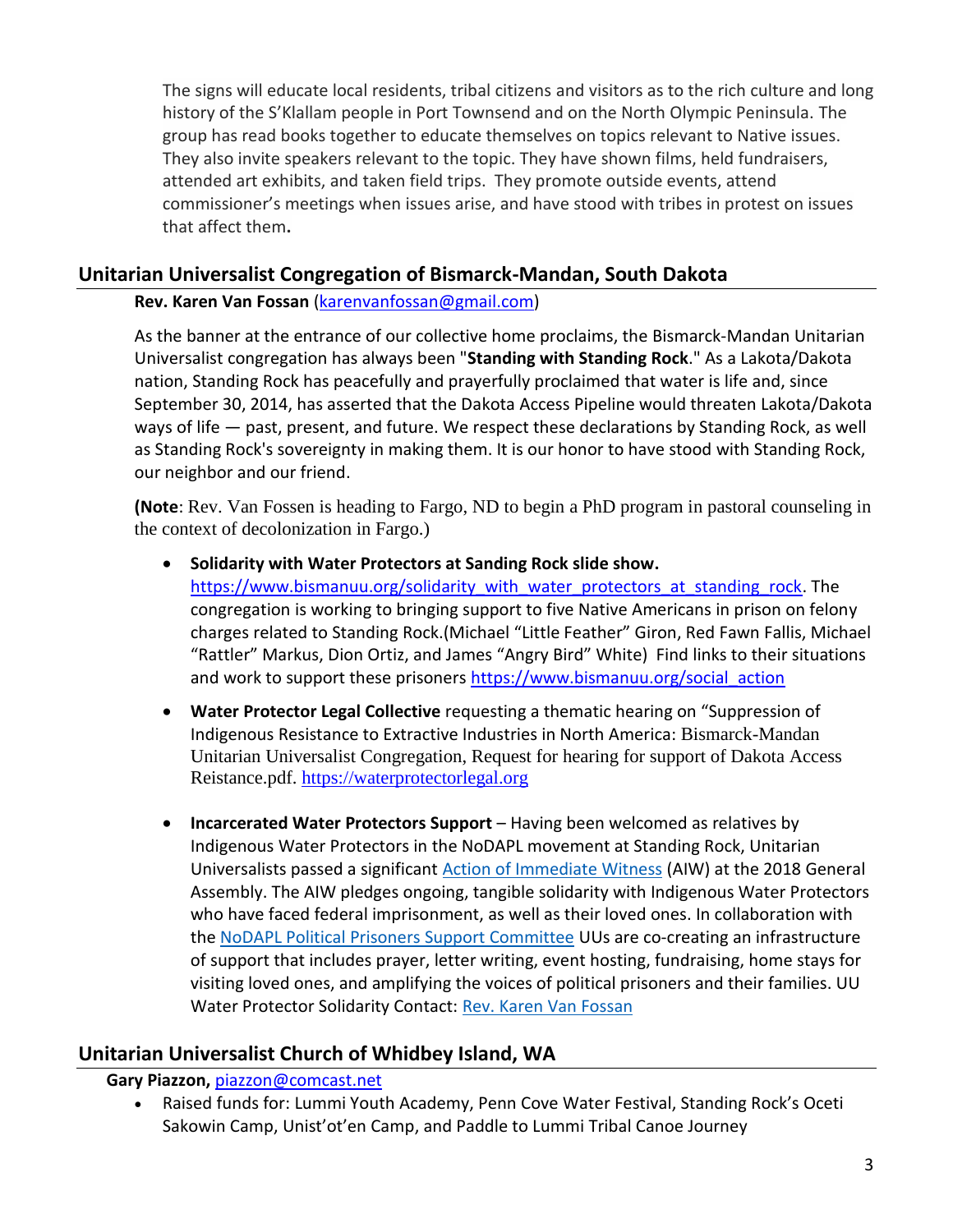- Hosted Public Presentations: Featuring films and Indigenous representatives: *Dawnland; Pulling Together*; and workshops on the trans mountain pipeline
- Hosts Lummi Swil Kanim at an annual service
- Members, including minister Dennis Reynolds, have gone to Standing Rock, collaborated with Bismarck-Mandan UU, testified and advocated for support of Water Protectors and encouraged letter writing for Federally incarcerated Water Protectors.
- Members have demonstrated and testified on behalf of and in Solidarity with Lummi re: Cherry Point Coal Port expansion; Tsleil-Waututh Nation re: trans mountain pipeline; Puyallup re: PSE's LNG facility.…
- We begin our monthly *Moral Ground* series meeting with acknowledgement of whose land we are on and bring it too meetings we attend, if not already addressed by organizers.
- Dedicated an acknowledgement plaque at entrance of UUCWI sanctuary and are close to getting it incorporated as a routine component of services
- Have promoted Truth and Reconciliation and Honor Native Land initiatives widely
- Promoted and attended events: Vine Deloria Jr. symposia, Totem Pole Journey, Protect Mother Earth Conference, Global Earth Repair Conference, etc.
- Shown *Doctrine of Discovery*: *Unmasking the Domination Code* at UUCWI and the first Faith and Climate Action Conference in Seattle
- Promote books by: Steven Newcomb, Roxanne Dunbar Ortiz, Dina Gillo-Whitaker, Vine DeLoria Jr., etc.

## **First Universalist Church, Minneapolis, MN.**

Kristen Mengelkoch [\(kmengelkoch1@msn.com\)](mailto:kmengelkoch1@msn.com)

- Over the past 3 or 4 years our work with indigenous people has flowed from our introduction to the LaPointe family, who are Lakota from the Rosebud Sioux reservation in South Dakota. They are active as a family at the *United Nations Permanent Forum on Indigenous Issues* on water issues worldwide. We first met the family when the church wanted to get involved in a local movement to restore the name of Lake Calhoun back to its original name of *Mde Maka Ska* (White Earth Lake). In learning more about Calhoun, who the lake was named after, we met Lemoine LaPointe, who suggested we hold community conversations on the topic of how the lake is meaningful to us, including indigenous people, whites and others. The idea was to come to know one another and what is in our hearts before working toward any specific agenda.
- That work eventually contributed to the successful name restoration, as well as the *Indigenous Peoples' Decade of Water Summit* (being held for the 3rd year this August). . It is called *Mni Ki Wakan,* Dakota for 'water is sacred'. It is an indigenous led, youth-centered peer conference, where youth and young adults are encouraged to envision a world where water is restored, and to initiate projects toward that end. You can find out more at [www.mnikiwakan.org.](http://www.mnikiwakan.org/) The church hosted the conference in their building the first year. Last year the church was also awarded a \$25,000 grant in support of this effort.
- Fundraising efforts to support the LaPointe family's trip to the UN are held yearly.
- The church sponsored a concert to raise funds for a group of youth that traveled to the Vatican last year to speak to some of the pope's staff about the ongoing fallout affecting them from the Doctrine of Discovery.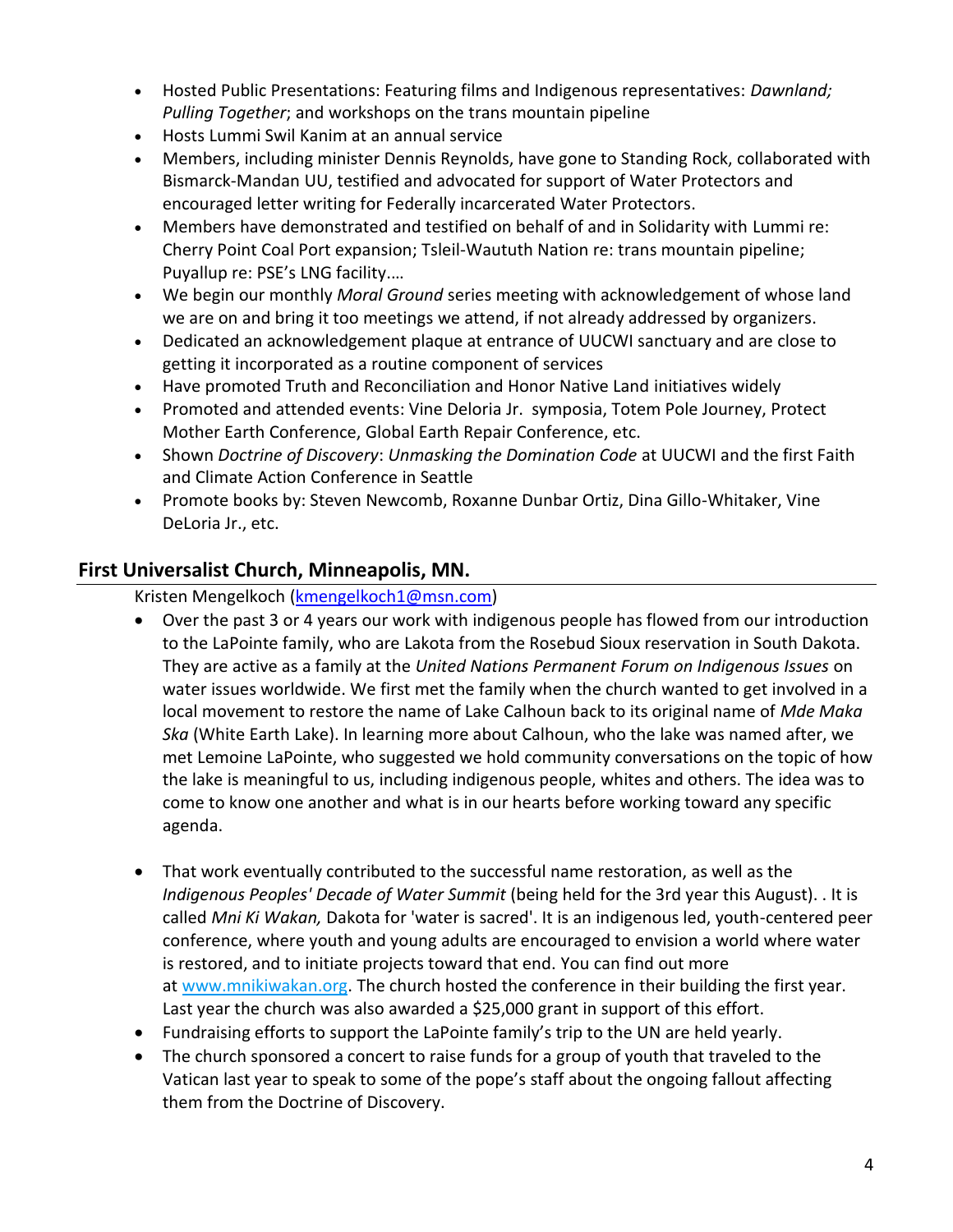- They sponsored a showing of Sheldon Wolfchild and Steve Newcomb's film about the Doctrine of Discovery, and they held a workshop for church members about historical trauma with Nancy Botrdeaux.
- Several members of the congregation visited Standing Rock and there was much voiced support for Standing Rock in the congregation.
- First Universalist Church rents their kitchen to the Twin Cities Sioux Chef, Sean Sherman who caters event in the area. Sean will be holding a workshop at this year's water summit.
- The congregation typically holds a Christmas sale of Winona LaDuke's "Native Harvest "crafts and Native foods (wild rice, wild berry preserves, and maple syrup to support this business.

## **First Unitarian Society of Minneapolis, MN**

## **Rev. Kelli Clement,** [kelli@firstunitarian.org](mailto:kelli@firstunitarian.org)

- Each year on Dec 26, FUS provides the lunch for 400+ riders, runners, and community members at the conclusion of the Dakota 38+2 Reconciliation Ride in Mankato MN. This year one of our funders was able to make some reparations of his own; his family was involved on the colonial side of the actions that lead to the mass murder of Dakota warriors in 1862.
- Recent one-time events include hosting activist and author Roxanne Dunbar Ortiz, along with activist and teacher Waziyatawin, in Sept. 2018. Dr. Dunbar Ortiz spoke on her new book *Loaded: A Disarming History of the Second Amendment.*
- The congregation sent Rev. Kelli Clement and then ministerial intern Jane Smith to join the clergy witness at Standing Rock. Some 500 clergy and spiritual leaders from 22 faith traditions came together for witness, solidarity, learning, service, and repentance in Nov. 2016. Jane, now Rev. Smith, reports that this event was central to her education and experience of justice work.
- The current art show in the FUS Gallery is "Challenging Public Art," a mix of photos of historic Twin Cities public art with racist images, and contemporary K-12 art reflecting stories students would like to see in our public spaces. Healing Minnesota Stories started this project during the debate about colonial art in the Minnesota State Capitol, and it continues by following proposed changes to art in St. Paul City Hall. Rev. Jim Bear Jacobs gave the accompanying presentation "Art as Storyteller," that focused on the narrative told by some of our most public of spaces and demonstrated the need for new stories.
- We continue our work in Decentering Whiteness. Most of our current Board of Trustees and many congregational leaders and members attended 3 workshops held over the 2018-19 program year that focused on implicit bias, microaggressions, emotional IQ, and equity. In 2019-20 program year, we will host a social work intern who will complete a racial equity audit of the congregation. All 3 ministers, Rev. Dr. David Breeden, Rev. Jim Foti, and Rev. Kelli Clement, speak frequently from the pulpit and in classes about countering rising authoritarianism, racial equity, and decentering whiteness.

## **East Shore Unitarian Church of Bellevue, WA**

## **Marilyn Mayer:** [mayersmarilyn@gmail.com](mailto:mayersmarilyn@gmail.com)

• East Shore Unitarian Church is located in Bellevue, Washington. It has a small group of individuals who work through Ministry Teams including Beloved Racial Justice, Climate Action, Women's Perspective and Women-Helping-Women, Second Sunday Committee and Earth and Social Justice Coordinating Council to bring educational opportunities to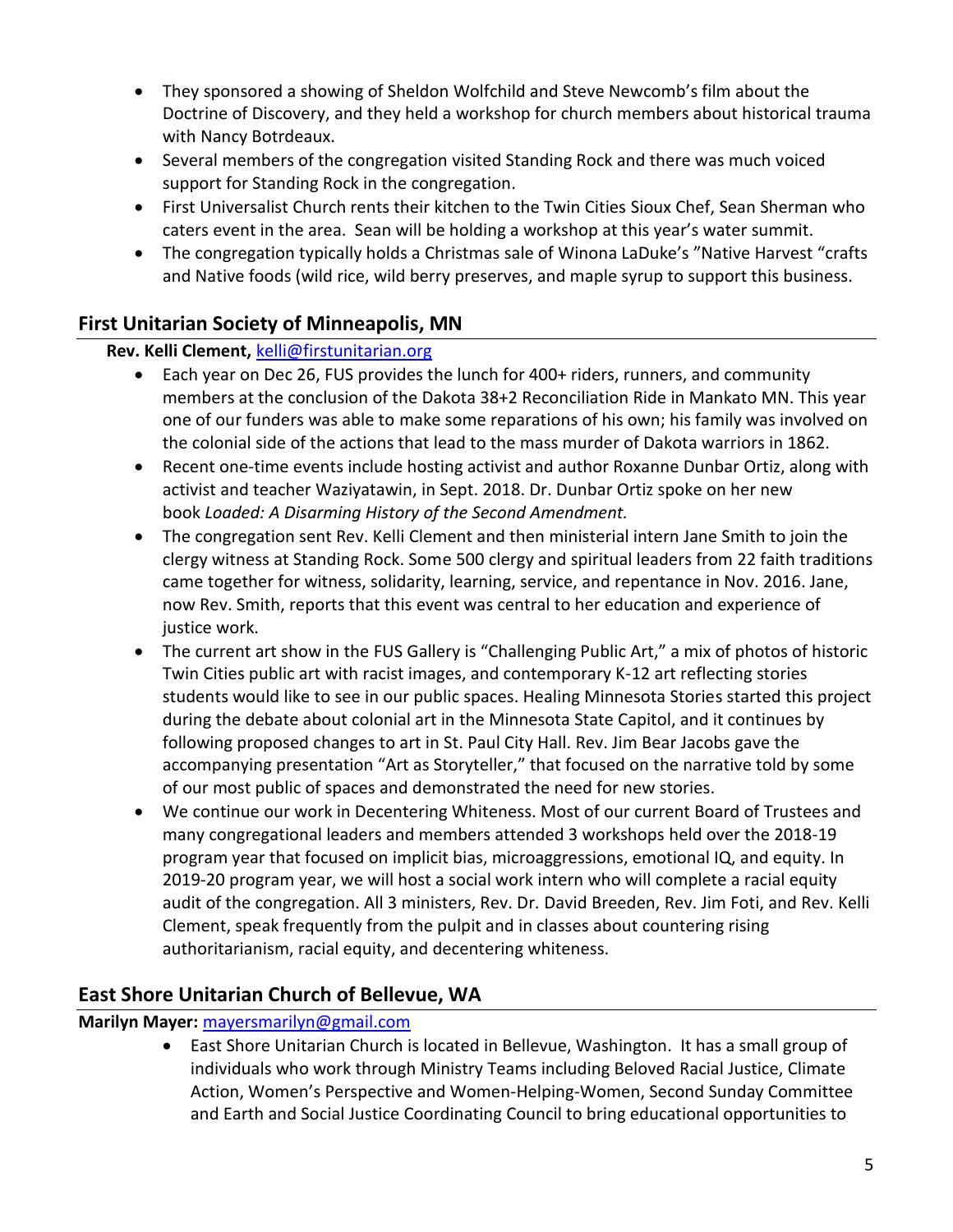congregants and engage in actions at the congregation and in the Seattle area to support local tribes.

- **Forums:** offered occasional forums following a service with lunch and then an afternoon on a particular topic with invited speakers.
	- $\circ$  "The Indigenous Solidarity Climate Justice Forum" included Native presenter from Lummi, Quinault, the Three Affiliated Tribes (Mandan, Hidatsa, Arikara nations) from North Dakota, and Northern Cheyenne from Montana).
- **Donated money from donations and special collection:**
	- o Billy Frank Jr. Endowment Fund at NW Indian college
	- o \$1,118 to Duwamish Tribal Services.
	- $\circ$  \$1,137 to Innovations Human Trafficking Collaborative in recognition of the work they do to address MMIW.
	- $\circ$  \$1,104 to the Indigenous Environmental Network
	- $\circ$  June 9 service collection was a donation to Lhaq'temish Foundation of the Lummi Nation for Paddle to Lummi.
- **Volunteered**
	- o Penn Cove Water Festival and Canoe races in Coupeville, Whidbey Island, WA, Paddle to Nisqually.
	- o One member volunteered at Protecting Mother Earth Conference of Indigenous Environmental Network in Nisqually.
	- o East Shore members plan to volunteer at Paddle to Lummi in July.

## • **Demonstrated**

- $\circ$  in Hoquiam to support Quinault and Quileute protesting the establishment of oil facilities in Grays Harbor
- o in NoDAPL protests in Seattle
- o participated in Women's March in Seattle. Some members served as Peacekeepers to protect the group of Missing and Murdered Indigenous Women who were group leading the march
- $\circ$  participated in indigenous-led march up Burnaby to protest Kinder Morgan pipeline expansion in Vancouver, British Columbia
- o participated in a demonstration in Seattle opposing Kinder Morgan pipeline
- **Stood Up for Standing Rock**: Over Thanksgiving the Sr. Minister, and the Youth Group Coordinator dover to North Dakota to support the indigenous led Standing Rock protests. Their trip was supported by the congregation.
- **Held Classes**: "Whose Lands are we on?"
- **Pull Together Campaign** hosted with the help of Sierra Club to support First Nations, led by Tsleil Waututh in British Columbia, against Trans Mountain Pipeline expansion. We raised \$5,000, with 65 people in attendance from all over Washington.
- **Held A three-week series of classes** focused on a discussion of *All the Real Indians Died Off* by Native American scholars Roxanne Dunbar-Ortiz and Dina Gilio-Whitaker
- **Hosted:**
	- o **"Intergenerational Indigenous Story Hour"** with Paul Cheoketen Wagner (Vancouver Island Saanich Tribal member). Those who attended came away with a deeper awareness and appreciation of the close relationship that Native Americans have with their environment and the natural world.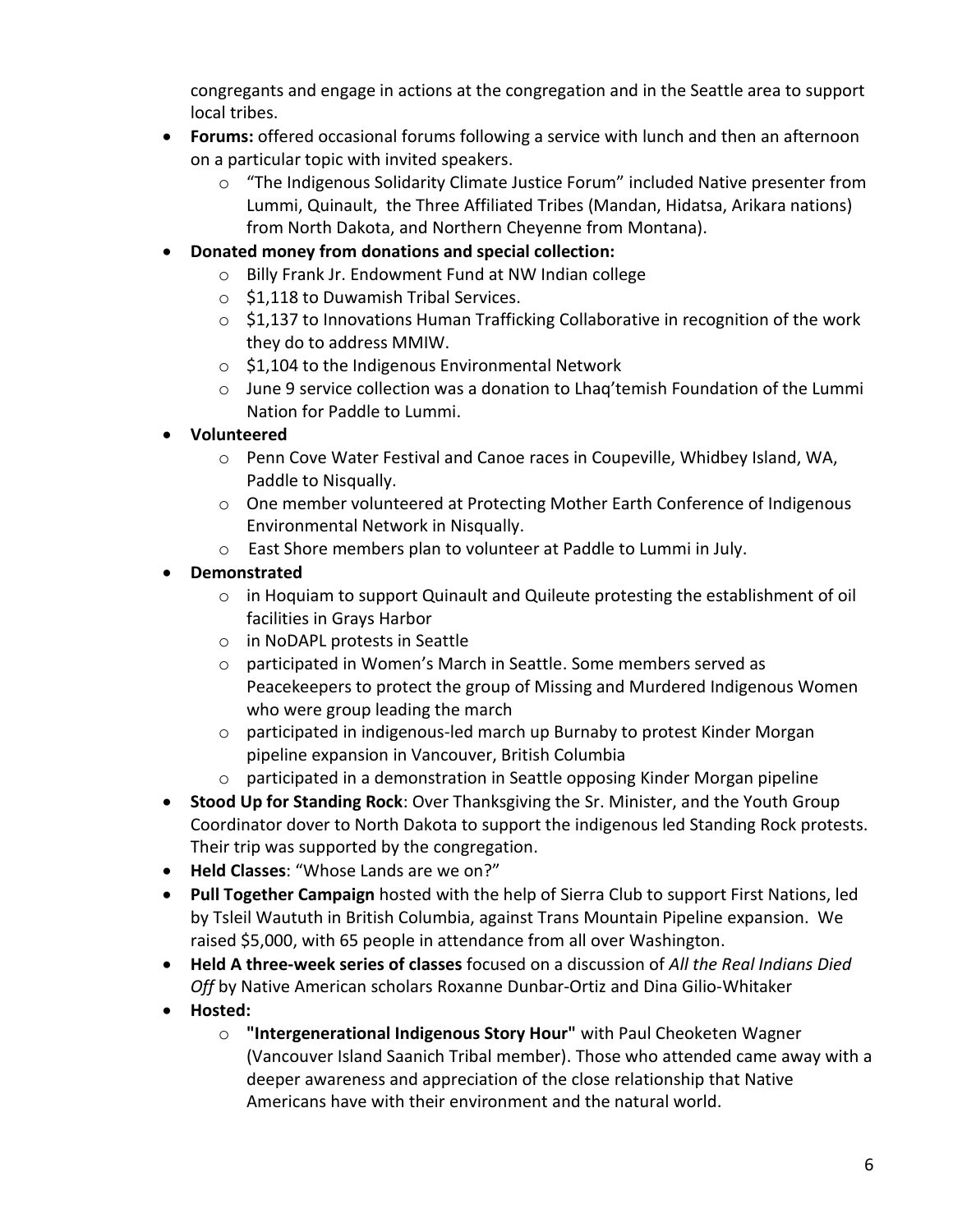- $\circ$  A panel on Missing & Murdered Indigenous Women (MMIW). This panel was led by staff from Innovations Human Trafficking Collaborative including Jeri Moommaw, Roxanne White, Carolyn DeFord. 62 people attended.
- o A panel on Missing & Murdered Indigenous Women. "Challenges facing Native Communities and How to be Allies", dealing with issues related to tribal history and sovereignty issues, the Liquified Natural gas plant in Tacoma, Missing & Murdered Indigenous Women. About 70 people attended.

## • **Screened:**

- o *Promised Land,* a social justice documentary about the Duwamish Tribe and the Chinook Nation, and their ongoing fight for tribal recognition. Approximately 65 people, and presenters included the producers and directors, Sarah and Vasant Salcedo, along with Cecile Hansen (Duwamish Tribal Chair) and Aaron James Jones, (Chinook Nation).
- $\circ$  Hosted screening of 2010 Ware Lecture by Winona LaDuke (Anishinaabekwe) which was followed by a discussion of Native American human rights and environmental issues facing tribal communities across the country

## • **Services:**

- o Celebrated the Duwamish Tribe. Tribal Leader Cecile Hansen and Blake White Wolf Shelafoe told stories, offered insights into the history of the Duwamish people, drummed, and sang songs.
- o Highlighted the Duwamish and the Chinook as Rev. Elaine recapped the prior evening's events and Cecile Hansen (Duwamish Tribal Chair) spoke briefly. Two members of the Duwamish tribe attended the church service and stayed for the potluck and conversation.
- $\circ$  Jessie Dye from Earth Ministry focused on ways non-native allies have supported tribes. Freddy Lane from Lummi and Ken Workman from the Duwamish led the second service which focused on the spiritual dimension of the Canoe journey.

## • **Contributed**:

- $\circ$  East Shore women made 89 necklaces to support and express gratitude to the Lummi in preparation for the Paddle to Lummi Canoe Journey.
- o East Shore youth made 17 necklaces.
- $\circ$  Organized necklace-making events at Muslim Association of Puget Sound (women there made 45 necklaces) and at Ahmadiyya mosque in Monroe (women there made 35).
- o More necklaces will be made during East Shore's annual church retreat on Hood Canal at the end of May for Paddle to Lummi and at East Shore

## • **Trainings:**

- o Two members attended: "Promise to Protect Training" at the Duwamish Long house.
- **Acknowledgement:** Several teams at East Shore are urging East Shore's Worship team (which organizes the Sunday services) to incorporate a formal acknowledgement of sitting on Duwamish land at EVERY morning service.

## **UU Church of the Palouse, Moscow, Idaho**

## **Pat Rathmann,** [patty0727@hotmail.com](mailto:patty0727@hotmail.com)

• repudiated the Doctrine of Discovery following the GA in Arizona.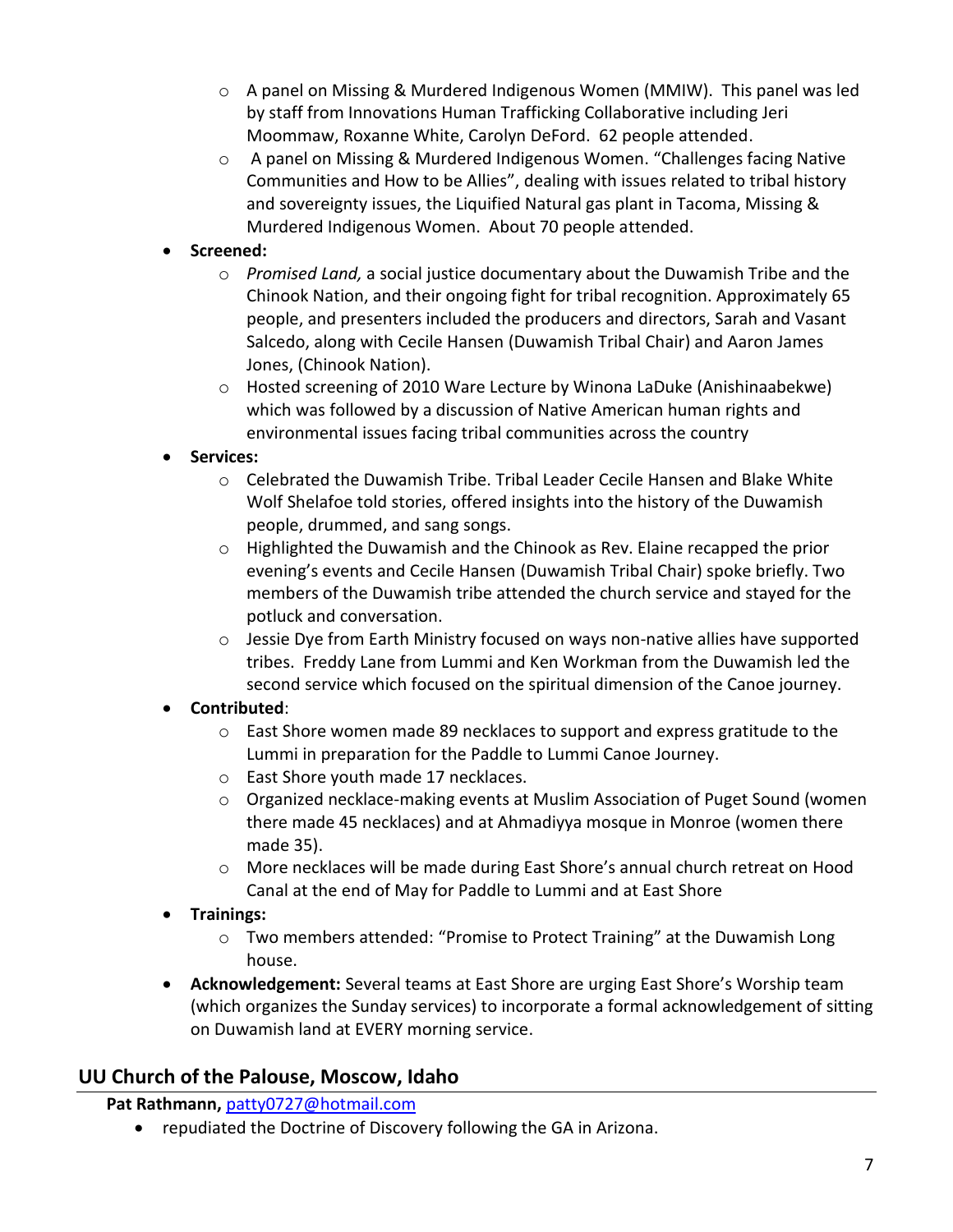- Ken Faunce from the congregation as the chair of the Moscow Human Rights Commission was responsible for Moscow ID changing Columbus Day to Indigenous Peoples Day.
- UUCP's Environmental Task Force submitted a Green Protector request for Nimiipuu Protecting the Environment that was accepted by Moscow Mayor Bill Lambert. An off shoot of the Congregations environmental group, "Palouse Environmental Sustainability Coalition" was named by Mayor Lambert as the "Green Protector of 2015".
- Congregation member, Pat Rathmann, was awarded the "Rosa Parks Award" by the community in 2017 in recognition of her environmental justice achievements.
- Members of our congregation joined with members of the UCC of Pullman to spend a week in Tucson supporting the migrants. We donated the proceeds from our Ren Fair Booth (\$1200) to one of the migrant groups.
- The congregations Environmental Task Force works with the United Tribes of Alaska to defeat the proposed Pebble Mine by providing local publicity.
- Several members of the congregation traveled to Alberta Canada, for five years, to march with the First Nations demonstrating against the Tar Sands Mining. We continue to stay in touch with First Nations members in order to support their causes.
- Several members of the congregation journeyed to Standing Rock to support those efforts. We also led demonstrations here in town to publicize " Moscow Stands with Standing Rock" involving members of the Nez Perce Tribe and University of Idaho Native American Studies Members.
- We organized two different community "Marches for Survival" to encourage support for climate change awareness. Both attracted several hundred marchers and featured talks by our minister Rev. Elizabeth Stevens.

# **Bellingham Unitarian Fellowship, Bellingham, Native American Connections Committee since 2006.**

Beth Brownfield, [bethbrownf@aol.com](mailto:bethbrownf@aol.com)

- **Between 1976-2004 Influenced Indigenous work in MN especially at:** Minneapolis, First Unitarian Society, and First Universalist: Wounded Knee take over, American Indian Movement, (sovereignty, treaty rights, tribal government, UUSC work camps, education, volunteering, fund raising, camping, marching, and protesting in the Black Hills)
- **Work before 2006:** Facilitated four six-session seminars to over 150 participants with native presenters, or tribal staff on: "Contemporary American Indian Issues and Challenges", "Lummi, Nooksack, Swinomish Nations: Past Present and Future"; "Coast Salish Art and Culture"
- **2007: Formed Paddle to Lummi Community Connections Committee** to bring support to Lummi Nation hosting the 2007 Tribal Canoe Journey. Raised over \$80,000, brought hundreds of volunteers. Officially acknowledgement of the Coast Salish Peoples' as the First Inhabitants of these Lands and waters with proclamation and letters from local, state and national WA politicians.
- **Coast Salish Day 2007, 2008, 2009, 2001:** Community celebration of canoe landings, acknowledgement, sharing of songs and dances, crafts, food at a park in Bellingham, open to the public.
- **Nominated Native Americans for Whatcom Dispute Resolution's "Peace Builders" awards** (2006-2010, 2011, 2015, 2016)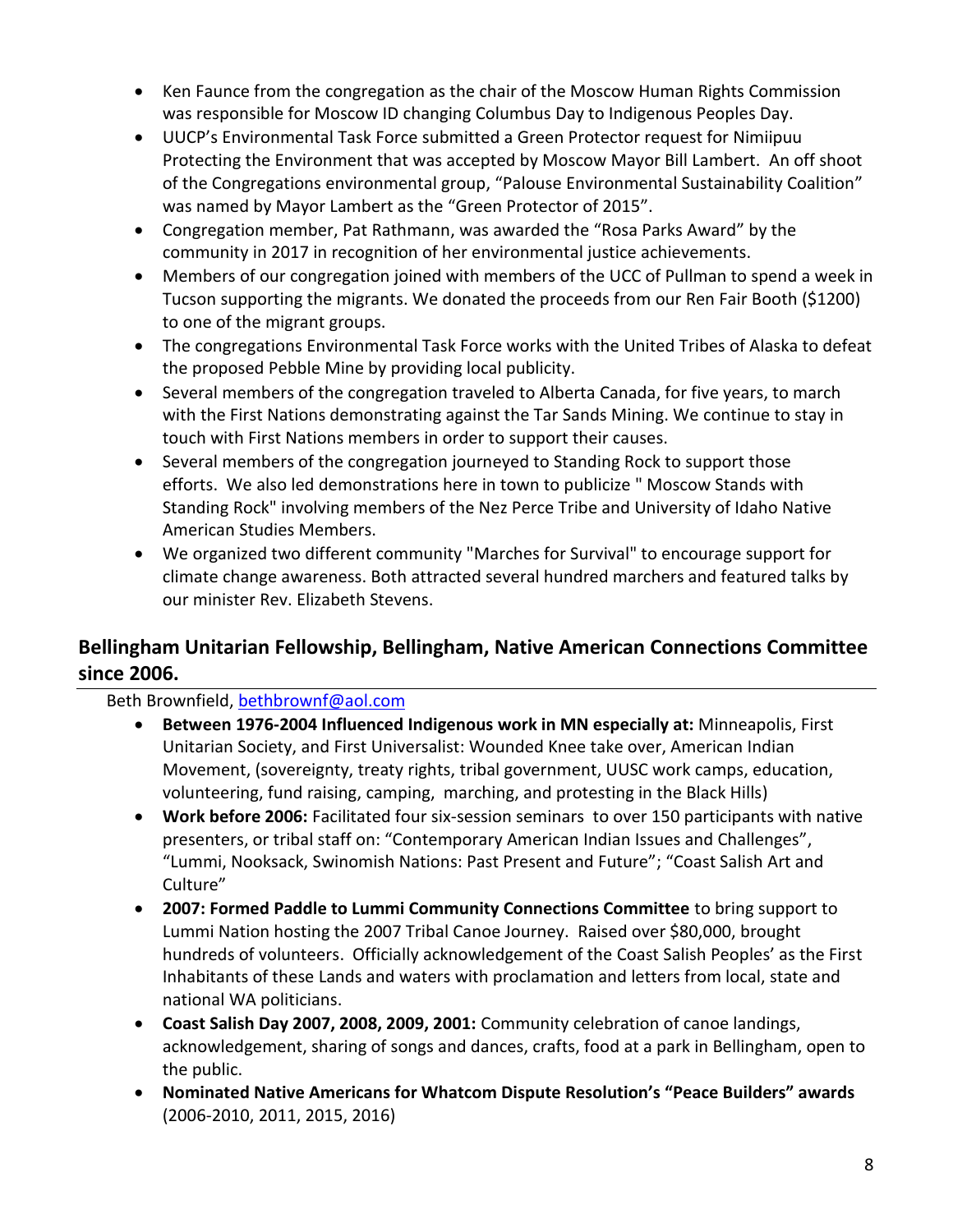- **Special Collections Sunday Services**: 2009-2018: Honor Foundation, NW Indian College, Lummi Youth Academy, Lummi CEDAR Project, Honor Works, Lummi Youth Canoe Family
- **Ongoing Collection for Lummi Food Bank**: 2013-2018: canned and dried foods, and electronic transfers.
- **Special Fundraisers:** dinners, speakers, special asks, support of outside groups using our space for dinners or programs related to indigenous issues (many every year)
- **Native Events Emails, now chimp mail:** Since 2012 have sent out emails to interested participants. Started with 200 and now in 2019 reaches over 1,000 recipients. It covers upcoming events, movies, plays, art exhibits, cultural events, protests, fundraisers, crucial issues and actions, workshops, symposiums, international issues and actions. These are topics not well publicized in local or national media. It builds crowds of people who come to listen , learn, and experience, and participate.
- **Education:** 
	- o Numerous Sunday morning Forums on indigenous topics and indigenous speakers, or non-natives with issue driven political and cultural actions
	- o Workshops like Building Right Relations
	- o Mentored and help start similar Native Connections Committees in Port Townsend, Olympia, East Shore in Seattle
- **Resolutions passed by Congregation**:
	- o **2012:** Repudiate the Doctrine of Discovery
	- o **2013:** Resolution to Honor Lummi Nation's Sacred Lands and Waters of Cherry Point (opposition to proposed coal terminal)
	- o **2015:** Resolution to Request the Pacific NW District Board of the UUA to become signatory to "A Public Declaration to the Tribal Councils and Traditional Spiritual Leaders of the Native Peoples of the NW
	- o **2016**: Resolution of solidarity with Standing Rock Sioux Nation and its Resistance to the Dakota Access Pipeline
	- o **2019**: Truth and Reconciliation Resolution
- **2010-2012: Work on getting UU Congregations to repudiate the Doctrine of Discovery.** Contacted a total of 58 congregations in WA, OR, ID and Alaska to get them to each repudiate the Doctrine of Discovery. It raised some awareness, but it was basically an unknown issue and competing with other rising issues. Perhaps 5 or 6 congregations passed a resolution. Contacted UUA President, Peter Morales about DOD, wrote letters to the Board of Trustees. Joined forces with SW District GA Planners and persuaded Trustees to put forth a resolution to repudiate DOC at Phoenix GA. Dave Weiman of Peoria, IL and Beth Brownfield led two workshops at GA, each attended by over 400 delegates each on the Doctrine of Discovery. The resolution passed overwhelmingly and has become an important social justice issue for the denomination ever since.
- **2012—2015:** Helped initiate and build a collaborative effort in county, state and nationally to support Lummi Nations efforts to defeat the proposed coal terminal. Sponsored two workshops at 2015 GA in Portland with Lummi Tribal members to tell the proposed Coal Terminal Story. Lummi also were main speakers for Immediate Witness event before 4,000 in attendance. Carried on a Faithify crowdsourcing and raised \$14,000 in 45 days for the Lummi Totem Pole Journey carrying the message of the extraction and burning of fossil fuels, from Bellingham to Montana and back.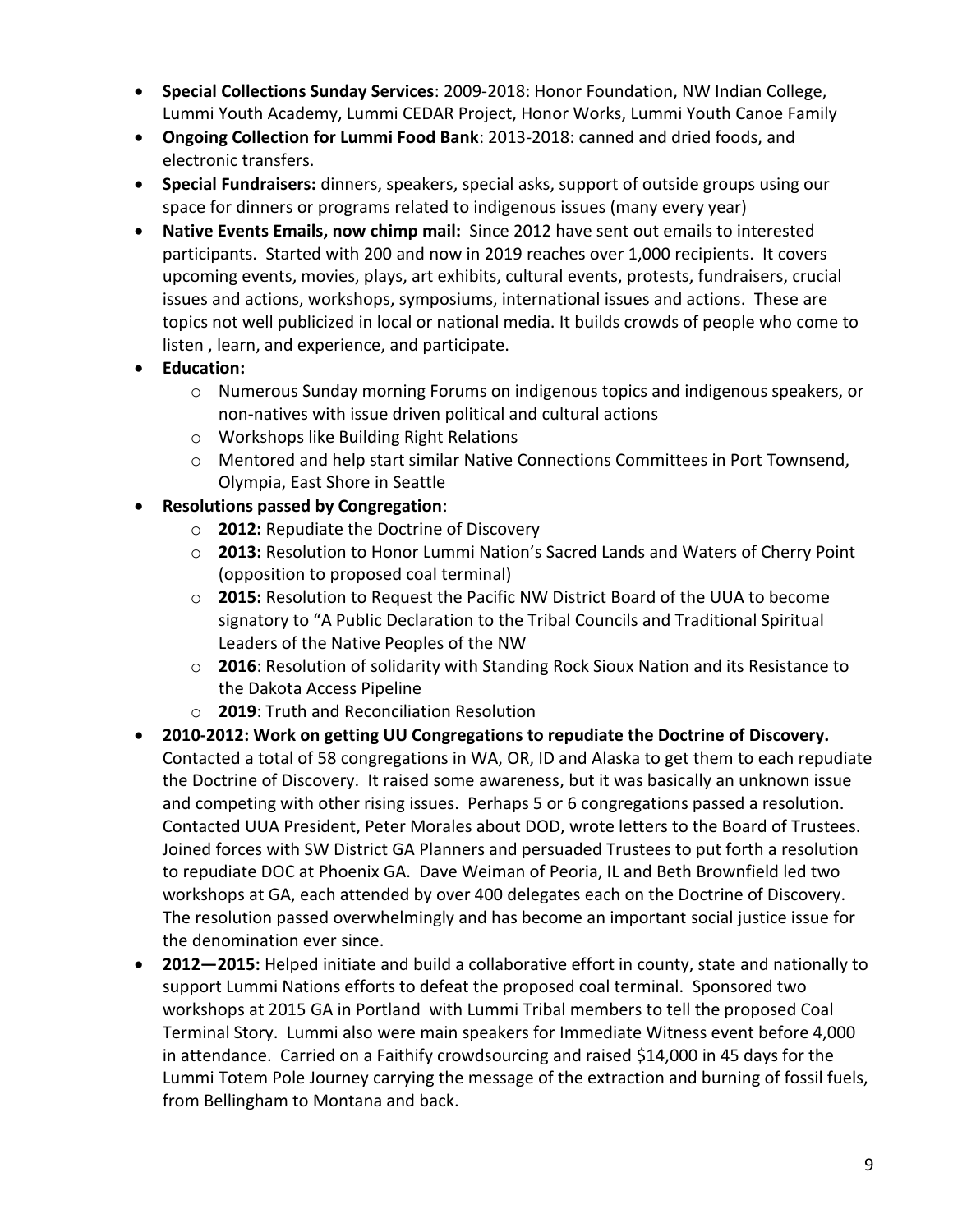- **On May of 20, 2013** Bellingham Unitarian Fellowship's Native American Connections Committee offered Lummi the Fellowships Sanctuary to speak to religious and activists from the regions they had invited to hear Lummi leaders speak about "Beyond Coal" which took the position of defeating the proposed Coal Terminal from just environmental concerns, but to preserving the sacred lands at Cherry point, preserving Coast Salish Cultures, and protecting fishing and hunting rights in their traditional and accustomed places. That morning, 86 religious leaders attended, representing scores of religious congregations, and in the evening over 200 activists representing 44 activist organizations were present. This event not only gave Lummi the lead in the fight against the coal terminal but also the collaboration of the wider religious and activist community. **May 9, 2016 Tribes prevail, kill proposed coal Terminal at Cherry Point:**
- **2015, Initiated an intensive immersion experience with the support of College of Social Justice Staff:** *Solidarity with Original Nations and Peoples***.** 16 participants and staff from OR, WA, ID, WI, MA spent five intense days at Lummi Nation, listening, learning, and experiencing what it is to be a nation: tribal government, health, education, economics, natural resources, culture, difficult issues, history. They met tribal council members, the hereditary chief, staff members, program directors, elders…Lives were changed, and participants returned home to engage deeply with their indigenous neighbors. Many of this first-year's participants are still motivated and working diligently on indigenous initiatives. A second program was offered in 2016 but faltered without working closely with their Lummi Partner and without a local liaison between the organization and Lummi Nation. This intensive program was then terminated.
- **2015**: Initiated the discussion of Bellingham City Council to consider Coast Salish Day instead of Columbus Day. It became a reality on Oct 12, 2015 and is now celebrated annually.
- **March 2019:** Created a month-long curriculum, *Our Lhaq'temish Neighbors* for Bellingham Unitarian Fellowship Religious Education program that included adult components: with four adult Forums with indigenous focus; an intergenerational service, and a field trip to Lummi Nation. During this month we also brought Paula Palmer from Boulder Colorado to facilitate her workshop: "Seeds of Injustice, Roots of Change " workshop for adults to over 100 participants.
- **2019:** Lummi Nation is again hosting the Tribal Canoe Journey so the Paddle to Lummi Community Connections Committee has been revised. We work under the direction and support of Lummi Nation, have raised thousands of dollars, recruiting hundreds of volunteers, working with Lummi tribal members in making handmade gifts for the last nights potlatch.

In addition, we are seeking donations of produce, meats, and dairy from local farmers. One volunteer has pulled together a group of 15 local farmers who will collect their gifts, pack them in cooler. They then will load the goods onto rafts and row down the Nooksack River with 5,000 pounds of produce and meat. At the mouth of the Nooksack they will unload and truck to the refrigerated trucks for storage.

A Sikh**,** Whatcom County Council member, is contacting Sikh berry growers in the county for 1,000 of blueberries and raspberries, along with a rice pudding weighing about 110 lbs., enough to serve 5,000 people at an evening meal. The Paddle to Lummi. runs July 24-28 and is free and open to the public: The budget is for a \$1.1 million-dollar cost, welcoming over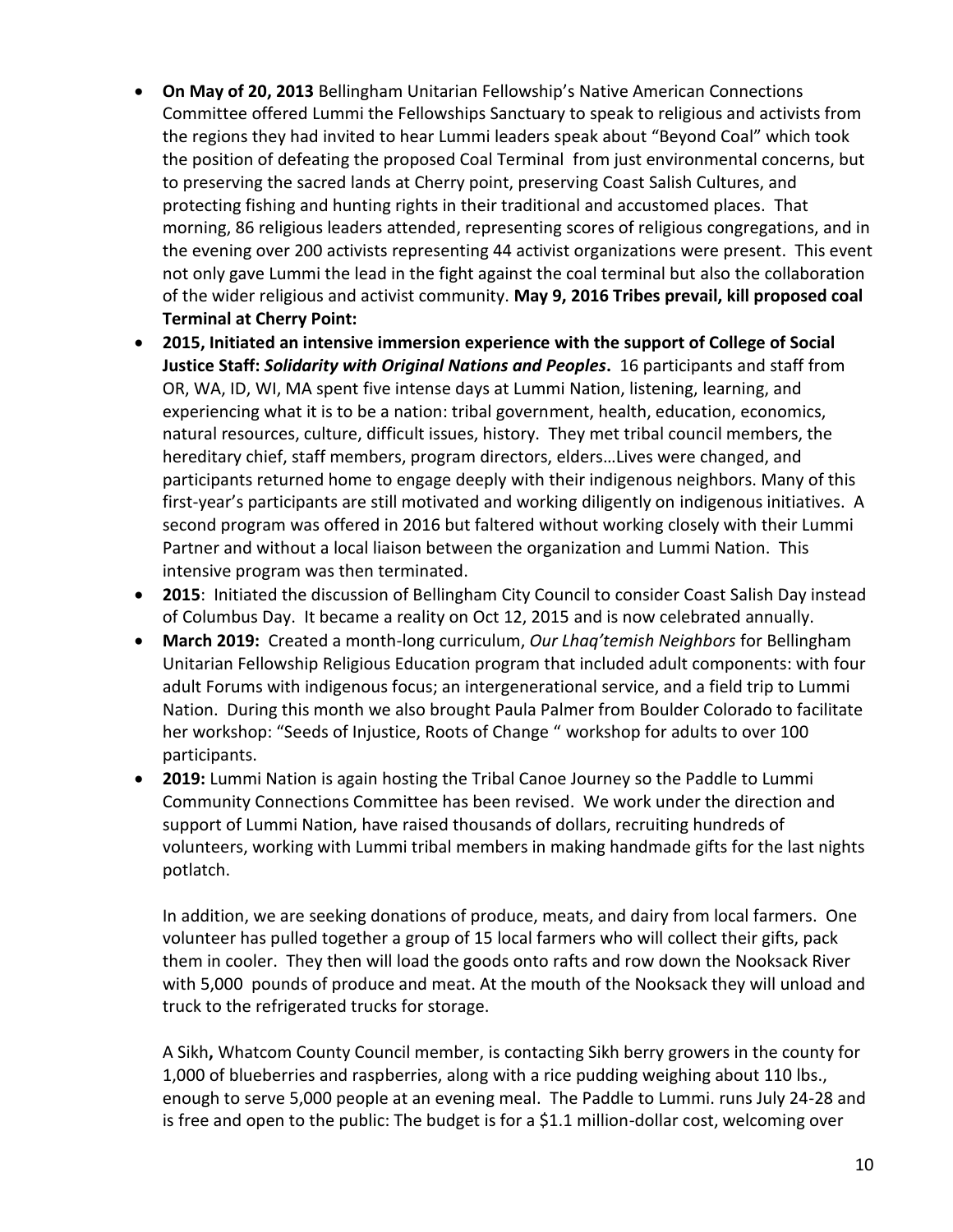100 Tribal Canoes representing close to 70 Original Nations and Peoples; preparing 11,000 meal a day, and have made 10,000 handmade gifts. [www.Paddletolummi.com](http://www.paddletolummi.com/)

#### **MASS Action UU**

**Laura Wagner MSW,** Executive Director, Unitarian Universalist Mass Action Network, Email: [LWagner@uumassaction.org,](mailto:LWagner@uumassaction.org) Website: [www.uumassaction.org,](http://www.uumassaction.org/) Facebook: <https://www.facebook.com/pages/>

U Mass Action is the original state-wide UU advocacy groups in the US. Our mission is to connect the 140 Unitarian Universalist congregations and 20,000 members, to "work smarter, not harder" for social justice by sharing ideas and joining forces to raise our compassionate voice in Massachusetts.

- *UU-Mass-Action*, Working with [UAINE,](http://www.uaine.org/) United American Indians of New England and North American Indian Center of Boston. [http://www.naicob.org.](http://www.naicob.org/) (Empowering and investing in the Native American community of Massachusetts for over 45 years.) MASS Action is working with Mahrowin Munroe at UAINE on developing an Italian American for "Indigenous Peoples Day" campaign
- **The North American Indian Center of Boston** (NAICOB) has provided cultural, social, educational, and professional related services to the New England Native American community for over 45 years. As the oldest urban Indian center in Massachusetts, our mission is to empower the Native American community with the goal of improving the quality of life of Indigenous peoples.
- **MA(ssachusetts) Indigenous Legislative Agenda** We are working to support legislation currently before the Massachusetts State Legislature that will benefit Indigenous Peoples. **[Our current Agenda](http://maindigenousagenda.org/#legislation)** includes five bills in the 2019-2021 session that reflect some of the key concerns within Massachusetts.

#### *These are the bills MASS ACTION is supporting in the 2019-2021 MA legislative session*

- **A joint Committee held a hearing on the statewide Indigenous Peoples Day Bill** Agenda: Honor Indigenous Peoples Day **Protect Native American Heritage**: ensure Native American funerary objects, sacred objects, and objects of cultural patrimony held in governmental or non-profit collections are not sold for profit.
- **Remove Racist Mascots**: Prohibit Native American mascots in MA public schools
- **Change the Flag and Seal:** Massachusetts has kept a sword hanging over the heads of Native Americans for hundreds of years. That's a terrible symbol for our state. Bill Description: A bill to establish a special commission which shall make recommendations regarding a revised or new design of the seal of the commonwealth and a revised or new motto of the commonwealth
- **;ppEducate Native Youth**: Improve educational outcomes and opportunities for American Indian and Alaska Native Students. [www.maindigenousagenda.org](http://www.maindigenousagenda.org/)

## **JUUstice Washington:** [http://www.juustwa.org](http://www.juustwa.org/)

#### **First & American Indian Nations Solidarity Hub (FAIN)**

After more than 500 years where settlers to our continent have oppressed native peoples, how do settlers and First/American Indian Nations come together to reconcile and rebuild? For the people